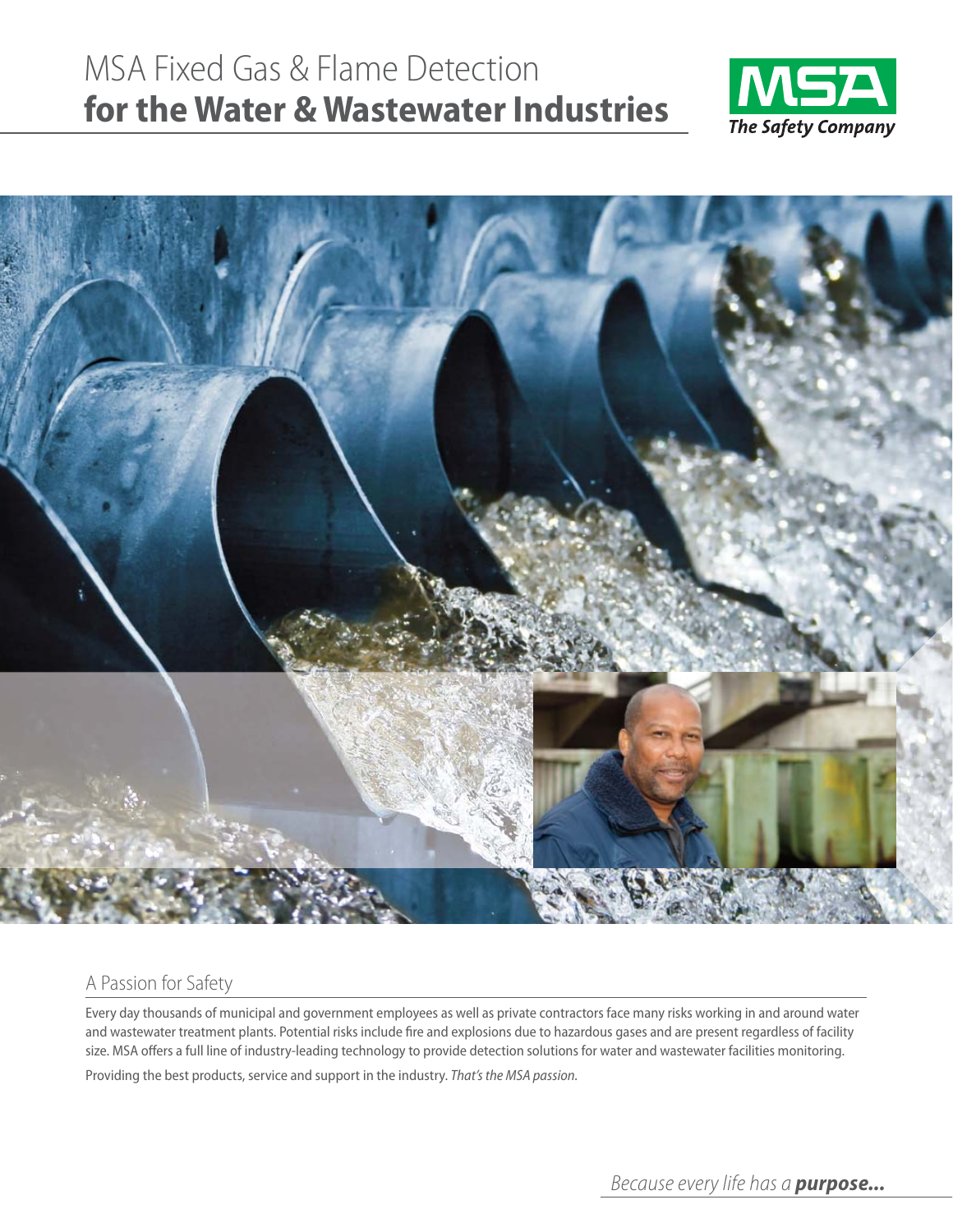### **Ultima® X Gas Monitors**

The Ultima X Gas Monitor Series features the latest mechanical, electrical and infrared technologies, designed for exceptional performance. These monitors are well-suited to indoor and outdoor applications in virtually any industry including offshore, refineries, chemical and petrochemical facilities, steel mills, water and wastewater plants, mining, and general industry. Advanced features of the Ultima X Gas Monitor include:

- Sensor disconnect under power (proprietary feature) allows for sensor change-out without declassifying a hazardous area.
- Interchangeable, pre-calibrated smart sensors are ready for installation out of the box and can be field-replaced without tools.
- Liquid crystal display alternates between sensor reading and gas type, indicating ongoing diagnostic checks such as sensor end-of-life condition.
- Stainless steel and NEMA 4X polycarbonate enclosures are designed to allow sensor to be mounted separately from transmitter electronics for proper sensor placement, and provide easy display access for calibration from a safe location.
- Infrared point gas detection for continuous monitoring of combustible gases and vapors. Operation using dual wavelength-heated optics technology provides definitive compensation for temperature, humidity and aging effects.
- IP67-rated (dust-proof, protected from temporary water immersion) to withstand rugged demands of water and wastewater industries.
- 10-year IR source warranty helps to reduce cost of ownership, increases reliability and reduces maintenance.
- Optional quick-check LEDs and 4 relay outputs allow for increased indication of alarm and fault conditions.



## **Wireless Communications**

Combustible and toxic gases can leak virtually anywhere, and leaks may not occur near a facility's gas detection instrument installation area. MSA's Wireless Communication System is an ideal solution for gas detection needs at locations where no infrastructure exists.

- 900 MHz radio that communicates to a gateway provides reliable real-time detection data at distances of up to 1 mile with clear line of sight.
- Accepts both analog and Modbus inputs.
- Power options include solar panel, battery and charger to help ensure up to 2 weeks of autonomous operation.
- Wireless HART adapter can be added to any MSA HART-enabled field device to communicate with any existing wireless HART network.

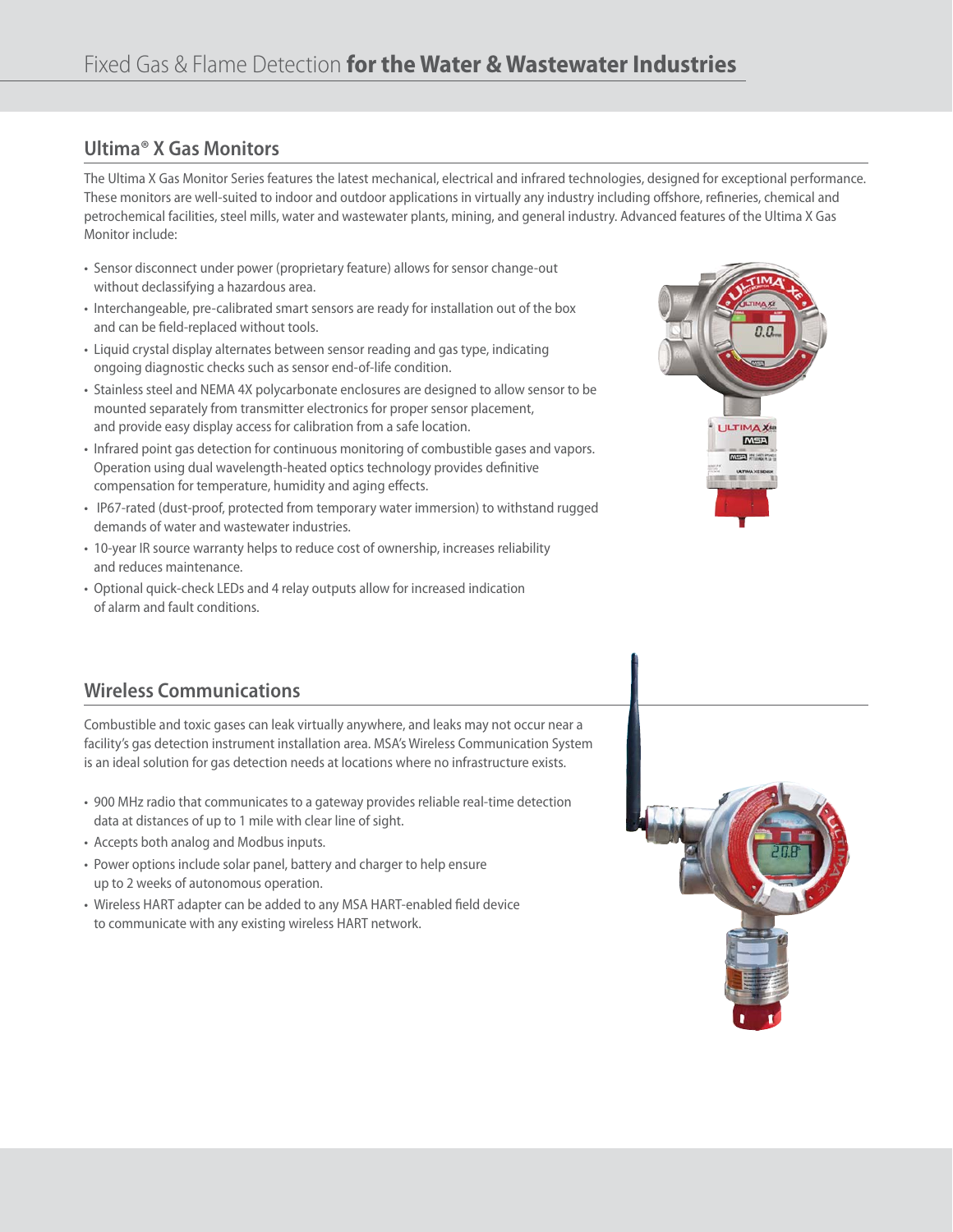

#### **Ultima X3® Technology**

X3 Technology brings multi-sensing and Modbus RTU output to Ultima X Series Gas Monitors.

- Sensors can be installed remotely up to 3000 ft. from the transmitter.
- Modbus Systems can handle up to 31 monitors with up to 3 sensors per transmitter for a total of 93 sensors.
- Scrolling display—monitor scrolls through type and reading for all attached sensors.
- Use of Modbus RTU digital communications allows these transmitters to be wired in series, thus reducing overall installation cost.



#### **Ultima OPIR-5 Open Path Gas Detector**

Open path IR gas detector provides continuous monitoring of combustible gas concentrations at path length of up to 150 meters.

- Dual detection range enables sensitivity to both small (ppm meter) and large (LEL meter) gas leaks. Parts-per-million • meter allows for fast detection of low level leaks.
- Performance-approved for use in harsh environments (-67°F/-55°C).
- Multiple communication outputs (Analog, HART, Modbus, AMS support) provide complete status and control capability in the control room.
- Unitized display for ease of operation and reduced cost. Alignment of open path unit via integrated display has never been so easy.
- Automatic gain control compensates for dirty optics, rain and fog.

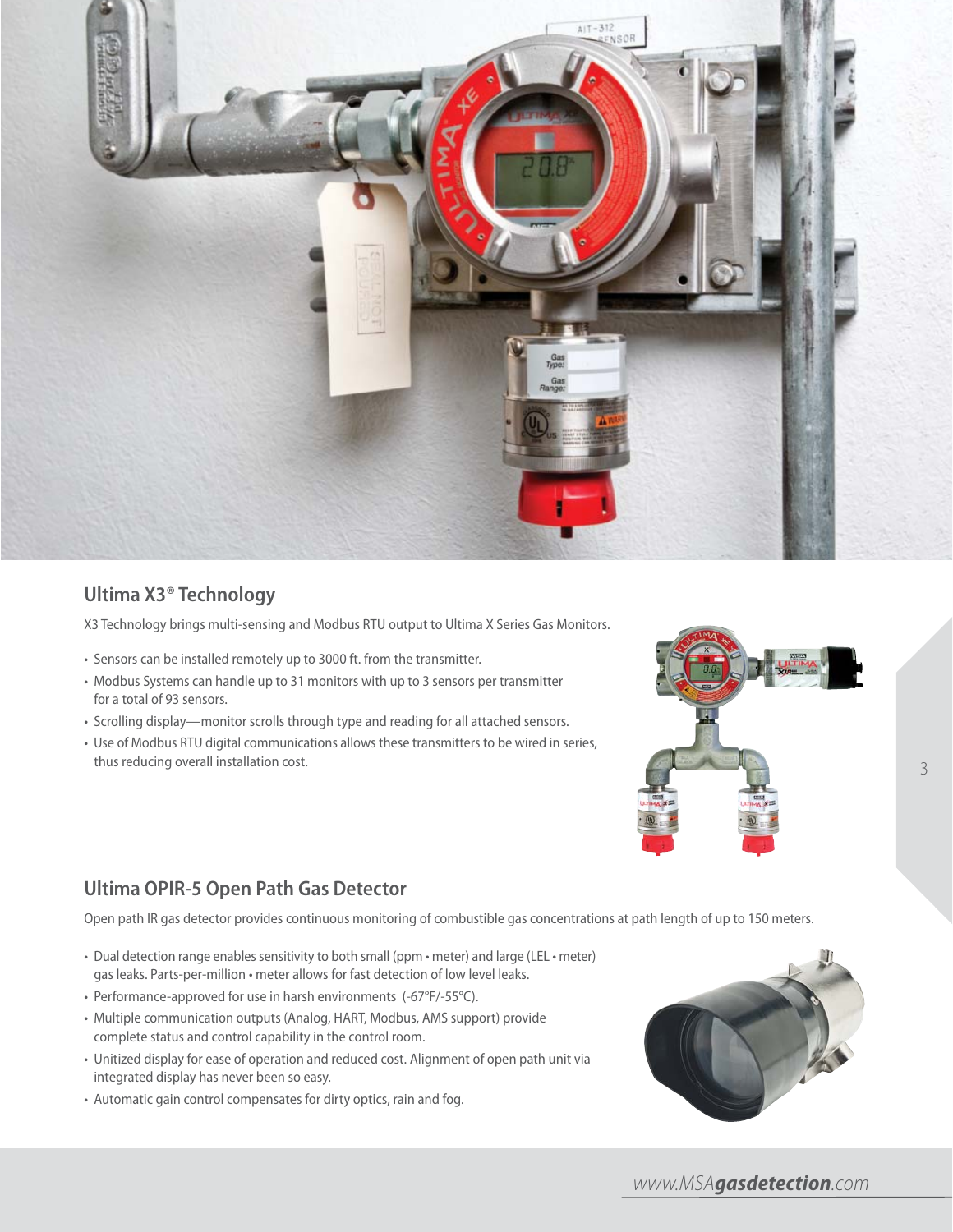#### **FlameGard® 5 Series Flame Detectors—Two Models**

- **FlameGard 5 MSIR Flame Detector—Great for outdoor applications** Combines precision multi-spectral infrared (MSIR) sensing array with highly intelligent neural network processors for high accuracy through superior false alarm immunity.
- **FlameGard 5 UV/IR Flame Detector—Great for indoor applications** Uses ultraviolet and infrared technologies for flame detection.

#### **Features that set the FlameGard 5 Series apart:**

- Multi-spectral infrared sensing array (FlameGard 5 MSIR Detector) with highly intelligent neural network processors provides high accuracy through superior false alarm immunity
- MSIR sensor array for a range up to 230ft.
- Wide field of view
- SIL3-suitable products
- Continuous Optical Path Monitoring (COPM) checks optical path integrity and electronic circuitry once per minute

FlameGard 5 Test Lamp provides easy functionality verification of any FlameGard 5 Detector.



## **Controllers**

## **TriGard® Gas Monitor for Chlorine and Sulfur Dioxide**

TriGard Gas Monitor detects chlorine, sulfur dioxide, other toxic gases, remote combustible gases, and oxygen deficiency or enrichment. These monitors are designed specifically for water and wastewater applications. MSA TriGard Gas Monitor offers affordable monitoring solutions for a variety of needs.

- Adjustable range
- Multiple sensor mounting options
- AC- or DC-powered
- On-board relays
- NEMA 4X design
- LCD display with highly visible LED indicators
- Piezo horn with horn silence button
- Long-life, MSA-designed sensors
- Simple pushbutton calibration
- Available as single-point or 3-point unit
- Battery backup (optional)

Advanced features include sensor disconnect under power, interchangeable *smart* sensors and onboard LEDs and relays.

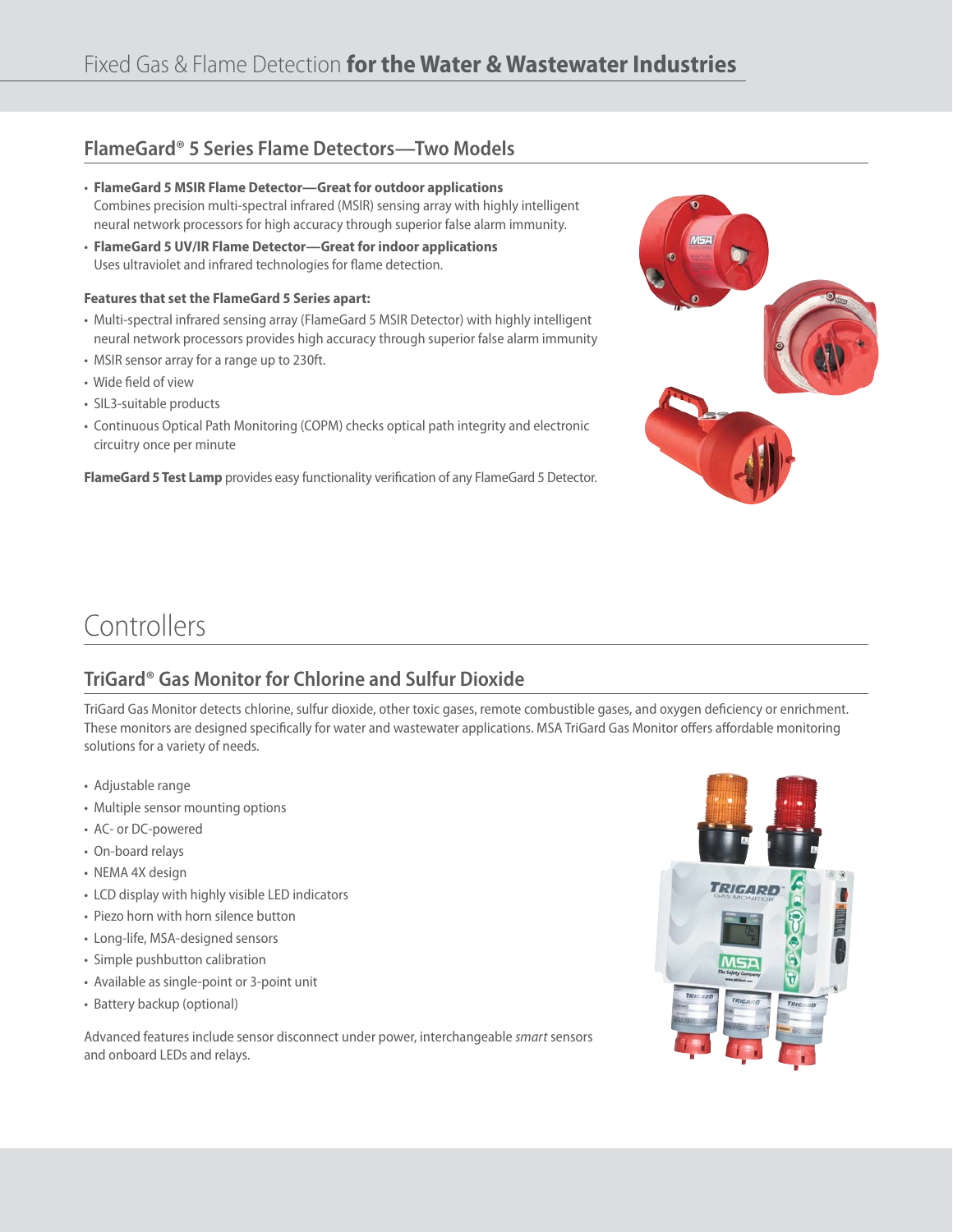

#### **GasGard® XL Controller**

Versatile, easy-to-use wall-mounted controller monitors toxic and combustible gases and oxygen deficiency. Compact durable housing is constructed of fire-retardant ABS plastic. Large and clear multi-language LCD display provides real-time target gas readings and events, offers full system diagnosis and is supported by individual LEDs per channel with common relays and internal buzzer. GasGard XL Controller can be easily configured to accept up to 8 remote gas sensors.

- Fully configurable via USB or RS485 Modbus connection and free software
- Event log upload through isolated Ethernet RS 485 or USB
- Multi-language display selectable via controller menu
- Expandable up to 8 independent channels using plug-in boards
- Dedicated keys make all functions accessible from front panel
- Common relay board for Alarm Level 1 and 2, Horn 1 and 2 or Failure
- Optional 2 additional relays per channel
- Large graphic display with intuitive icons; all channels shown at a glance
- Internal buzzer 85 dB



5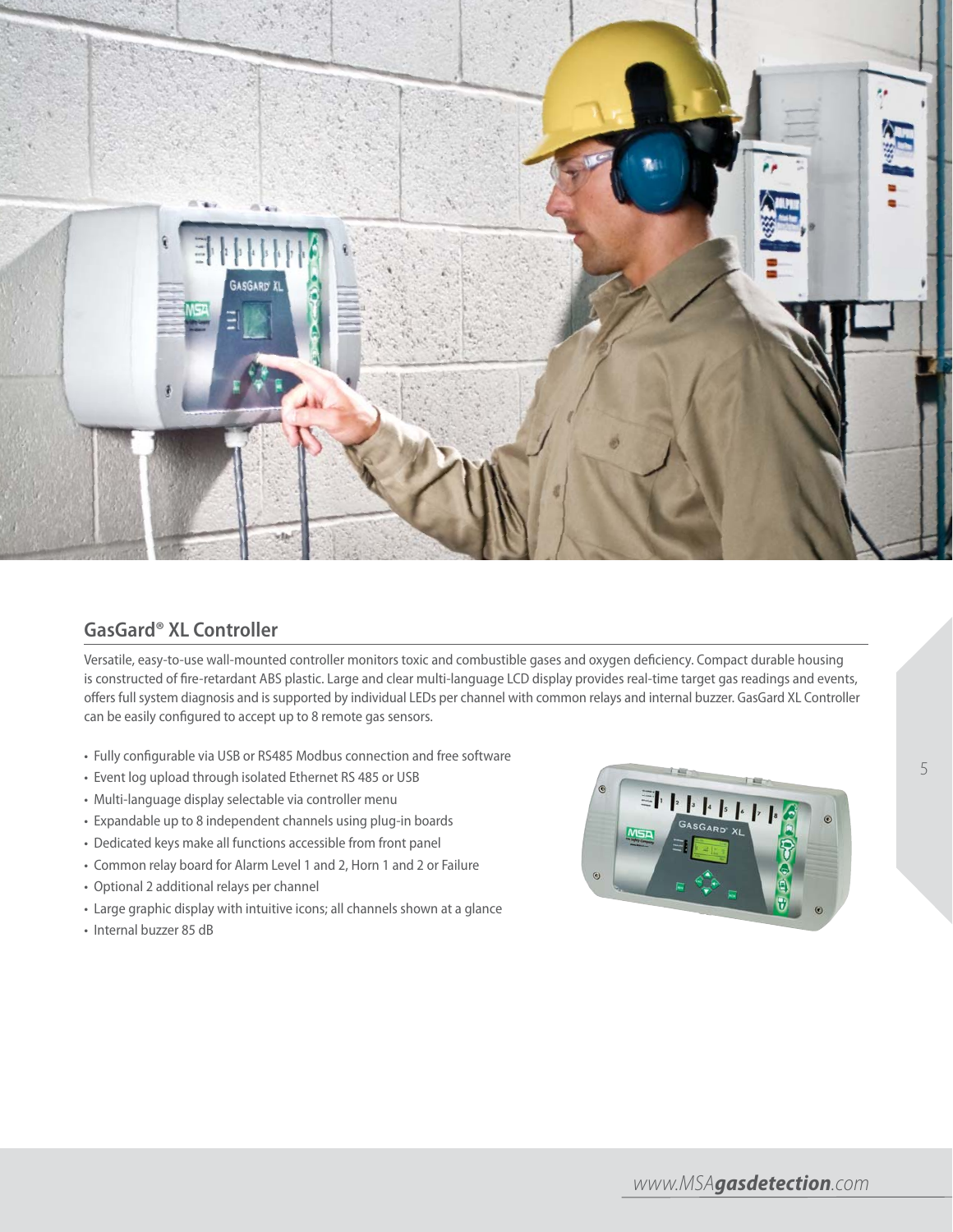### **GasGard®100 Control System**

New GasGard 100 Control System provides easy user interface, intelligent architecture and innovative functionality. System offers a scalable, high performance data acquisition/data logging platform with an intelligent approach to data acquisition and control.

Form a complete gas detection solution by equipping GasGard 100 Systems fully integrated measurement, display and recording platforms with MSA's extensive line of transmitters and sensors.

- Open Ethernet connectivity with Web-based configuration and data monitoring functions lets controller handle many monitoring and historical logging functions.
- See real time trends with your Web browser from any PC without specialized software!
- Data monitoring and reporting functions allows for customized reports and layout configurations for viewing trending analysis and more. Use email alert feature to view continuous plant status updates for times when you can't be physically present.
- Flexible, modular architecture manages anywhere from one to six measurement modules on the backplane—each GasGard 100 Controller serves as a measurement node, avoiding long, dense sensor leads throughout machines or processes.



### **ModCon® 75 Controller**

Controller for use with Ultima X Gas Monitor with X3 Technology enables self-configuration, saving time and money. Pre-programmed, self-configuring controller monitors up to 25 Ultima X Gas Monitors with X3 Technology transmitters (75 sensors total). Compact unit offers remote control for many features. RTU input/output and over-Ethernet interface capability.

- All pertinent data displays on main data screen
- 7-year battery backup provides memory and real-time clock
- Up to 9 zone relays are standard
- Remote relay option allows for local alarming

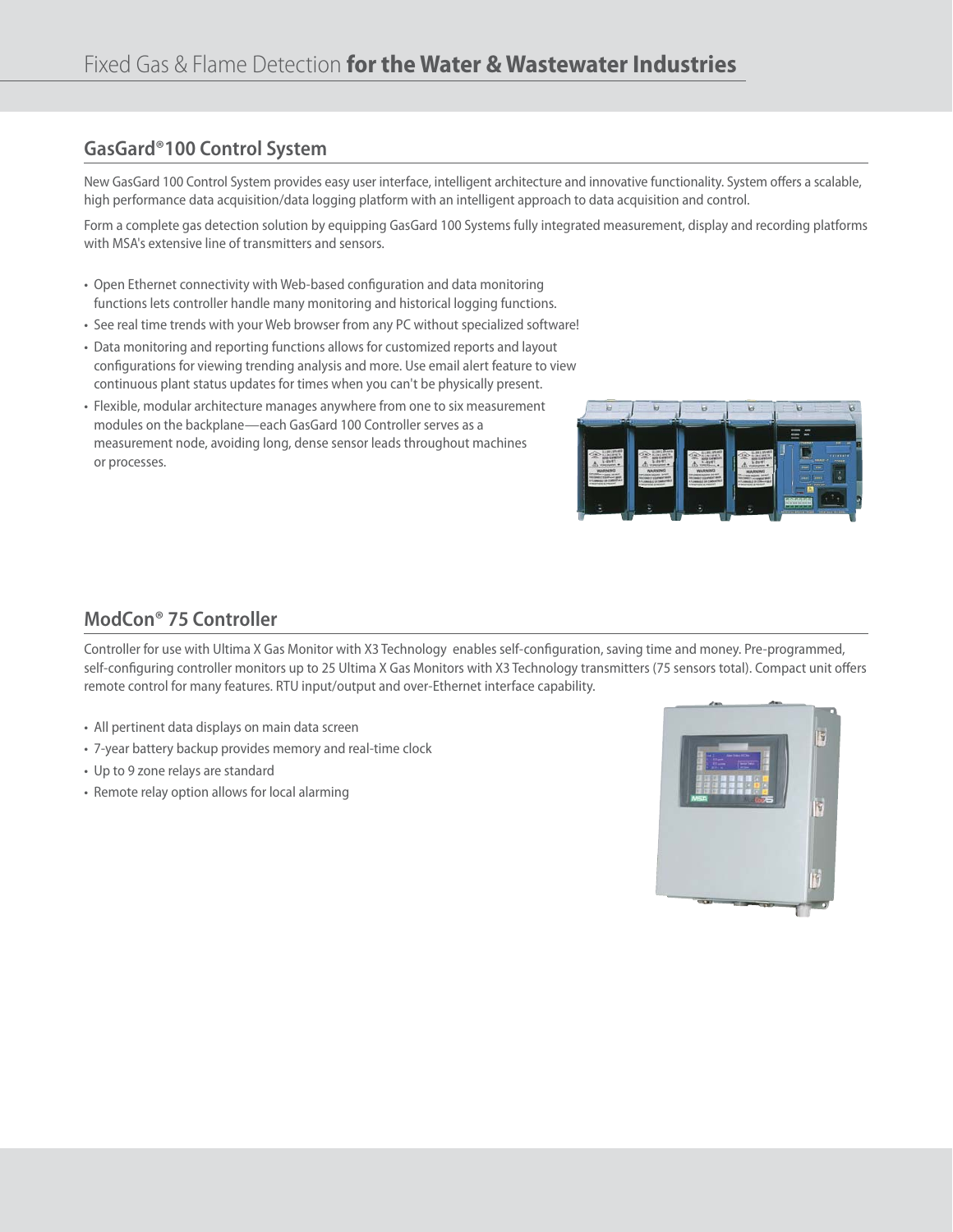

## Custom Systems

MSA can create a custom system for your specific application.

## **Tri-Gas Sample Draw System**

Areas of wastewater treatment plants that are subject to flooding such as wet wells and influent headworks, are ideal for MSA's Tri-Gas Monitor sample draw custom system. The system is ideal for monitoring oxygen, hydrogen sulfide and combustible gases (methane or petroleum vapors). In addition, system is specifically designed for optimum performance in high-moisture environments.

MSA's Tri-Gas Monitor sample draw system consists of up to 3 sensors with Ultima X or X3 Technology digital communications (RTU output) with onboard LEDs and relays to provide local alarms.

#### **Options:**

- 1 or 2 top-mounted beacons
- Combustible IR sensor
- Federal, side-mounted horn
- Heated enclosure
- 4X stainless steel enclosure
- Additional common dry contacts
- Available with discrete 4-20 mA output



#### **Scrubber Monitoring System**

With increased concern for clean air, many wastewater treatment plants have added air scrubber systems to help control odors from hydrogen sulfide emissions. MSA offers both in-situ-type sensors for large diameter pipes and/or pre-engineered sample draw systems for those applications that require higher detection ranges up to 500 ppm. Both of these products can also be used in chlorine scrubber applications with range of 0-25 ppm.

MSA Ultima X or X3 Sensor/Transmitters with duct-mount kit feature remote calibration for use within larger pipes. All advanced features of Ultima X or X3 Monitors are available, including *smart* sensors, onboard relays and LEDs, internal power supply option, and true 1-person calibration.

The MSA Scrubber Monitoring System is a pre-engineered system that is compatible with most wet or dry scrubbers. System operates within a closed loop so that no gas vents to the atmosphere. Built to withstand harsh outdoor environments, unit is housed in a heated NEMA 4X enclosure.

Maintenance and calibration are simple procedures. If an obstruction occurs in the sample line, unit provides flow failure indication. Calibration can be performed with IR calibrator, eliminating the need to open the system's front door.

#### **Benefits:**

- Ensures that your scrubber functions and meets EPA requirements.
- Indicates breakthrough for carbon bed scrubbers.
- Controls chemical feeds for wet scrubbers.
- Conserves expensive chemicals.
- Eliminates odor complaints from the community.



7